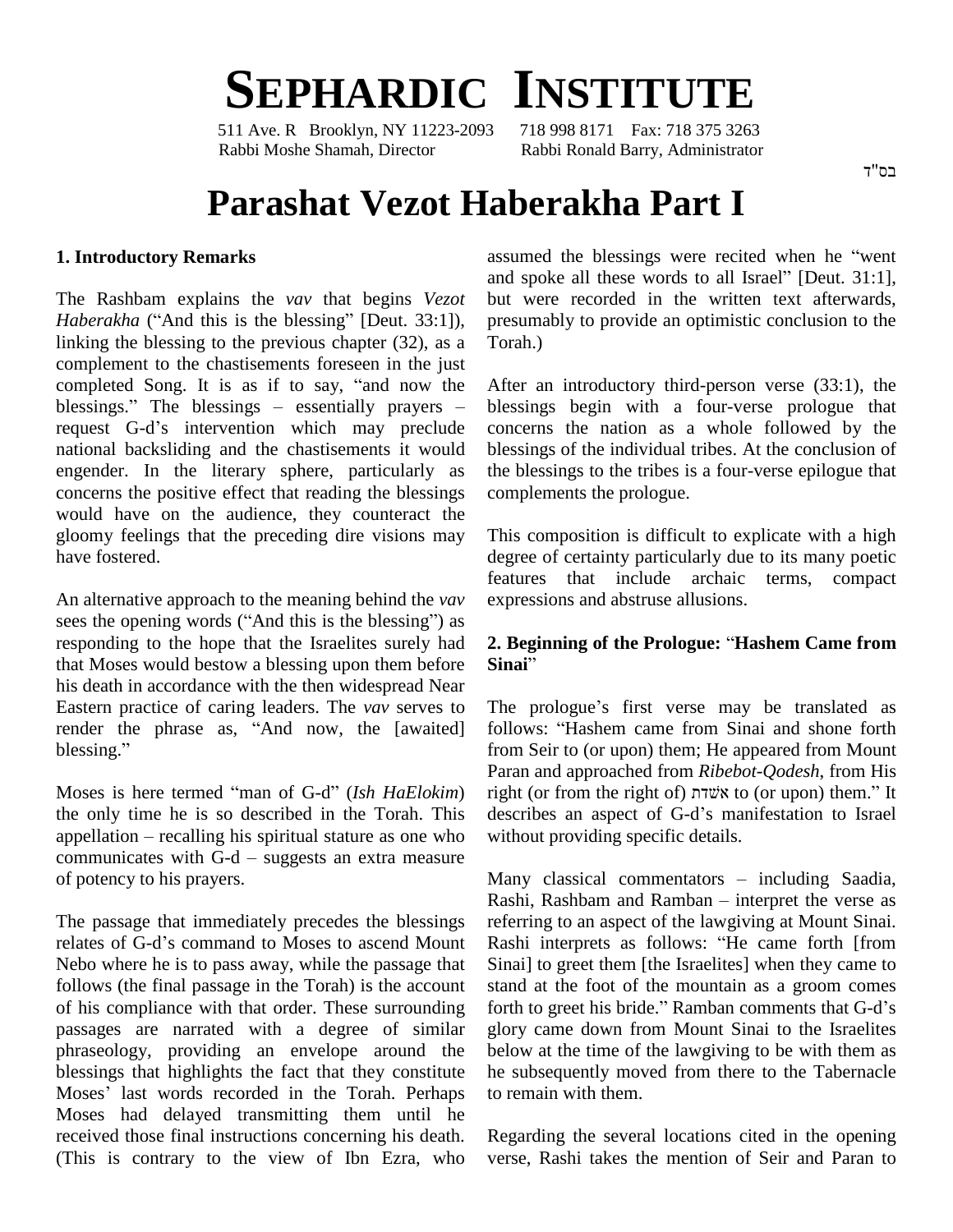indicate that G-d had first approached Esau and Ishmael (who are identified with those locations, respectively) with the opportunity to receive the Torah, but who refused. He then came to Israel. Ramban takes those locations as referring to later events when G-d manifested Himself. Saadia views the south," similar to Habakkuk's description of G-d's both Seir (as Mount Seir) and Mount Paran as referring to Mount Sinai, each to a different side of the mountain. He postulates that mountains were named for adjacent territories; hence, the territories of Sinai, Seir and Paran are all projections from a different side of the same mountain. In a somewhat similar manner *Olam Hatanakh* cites a suggestion that ["and from the south beneath the slopes of Pisgah"]). the various place-names of the verse all refer to Sinai, assuming that poetic license permits places to be clauses referring to G-d's coming forth, the last one called by adjacent locations. These interpretations appear strained. The difficulty in negotiating the *mem* prefix (clearly meaning "from") to apply it to the lawgiving, especially in several successive clauses in a consistent, straightforward manner, is obvious.

clau<br>
on translates *meribebot-qodesh* as "the holy abou<br>
myriads" of angels that accompanied G-d (see Zech. inen<br>
14:5; Ps. 89:8) when He transmitted the *esh dat* (the bala<br>
"fiery law"; i.e., the Torah) to Israel. (This 14:5; Ps. 89:8) when He transmitted the *esh dat*(the interpretation follows the Masoretic tradition that "fiery law"; i.e., the Torah) to Israel. (This interpretation follows the Masoretic tradition that The  $\pi$ ך וּכְתִיב is a case of  $\pi$ ך, that is, although written as or li one word it is read as two words, אֵש דָּת "fire" and 21:15), imagery based on Habakkuk's portrayal of אשדת, that is, although written as וּקְרִי וּכְתִיב sa case of קְרִי וּכְתִיב hat is, although written as or ligh as the word it is read as two words, קָ $\frac{m}{2}$  wg, "fire" and 21:15)<br>law.") Saadia takes *ribebot-qodesh* as the "holy G-d's one word it is read as two words,  $n\overline{y}$  wx, "fire" and 2 "law.") Saadia takes *ribebot-qodesh* as the "holy G<br>myriads" of Israel to whom G-d brought the *esh dat*. Ii Of course, the *mem* prefix of *meribebot* renders these myriads" of Israel to whom G-d brought the esh dat. holy myriads" of Israel to whom G-d brought the *esh dat*. light ranslations problematic. The JPS Near E Of course, the *mem* prefix of *meribebot* renders these the "holy myriads" translations problematic. The JPS Nutranslates: "And He came from the myriads holy, at ... "holy myriads" translations problematic. The JPS Near East. The NJPS translates, "Lightning flashing translates: "And He came from the myriads holy, at ... from His right." The Schocken Bible has "a fiery His right hand wa the word *dat*, present-day scholarship recognizes it as having entered Hebrew late, from the Persian, and is most unlikely to have been used in the early books of compute Bible. (Its only scriptural attestations are in Esther, two coset in Persia.) In *peshat*, it appears that  $\frac{1}{2}$  with should be in the the Bible. (Its only scriptural attestations are in Esther, two clauses that conclude with *lamo* ("to them," albeit understood according to the manner in which it is written in the Masoretic Text, as one word. The precise pronunciation would depend on its meaning.

Others take the place-names as referring to different sides of the Sinai Peninsula: Sinai is the South, Seir 3. **Ibn Ezra's View** the East, and Paran the North. Alternatively, taking *Ribebot-Qodesh* as a place-name, possibly reading *Qadesh* as does the Septuagint, *Qadesh* would be the North, Paran the West, as the Paran desert stretches to various place-names, the verbs that mean "came to" or the west in the northern part of the peninsula. In any event, according to these interpretations, Moses

begins with a description of G-d radiating forth from all sides of this distinctive area. We will elaborate on this shortly. this shortly.<br>Some take מִימִינוֹ (from His right) as meaning "from

a consistent, straightforward manner, is obvious.<br>
the verb may be "carried over" from the previous<br>
clause. Since the final clause provides the information<br>
Ongelos translates *meribebot-qodesh* as "the holy about *where* the south,<sup>î</sup> similar to Habakkukí<sup>s</sup> description of G-dí<sup>s</sup> coming forth from *Teman* (ìYemen<sup>î</sup> [Hab. 3:3]), in accordance with the ancient practice of naming coming forth from *Teman* ("Yemen" [Hab. 3:3]), in accordance with the ancient practice of naming directions while facing the rising sun. אשדת might then refer to *Ashdot Hapisgah*, the area around which the nation was then encamped (Deut. 3:17; 4:49; and pefer to Ashdot Hapisgah, the area around which the nation was then encamped (Deut. 3:17; 4:49; and<br>particularly see Josh. 12:3 – הַפְּסְגָה הַפִּסְגָה nation was then encamped (Deut. 3:17; 4:49; and<br>particularly see Josh. 12:3 – הַפְּסְגָה מַחַת אֲשְׁדוֹת הַפִּסְגָה<br>[''and from the south beneath the slopes of Pisgah'']). In this view the verse is providing five successive ["and from the south beneath the slopes of Pisgah"]).<br>In this view the verse is providing five successive<br>clauses referring to G-d's coming forth, the last one declaring that He has come to *Ashdot*, the present location of the Israelites. (Omission of a verb declaring that He has come to *Ashdot*, the present location of the Israelites. (Omission of a verb equivalent to "came" or "shone forth" in the final clause is possible in biblical poetry, as the effect of equivalent to "came" or "shone forth" in the final clause. Since the final clause provides the information about *where* He went, information that is not mentioned in the previous clauses, the verse is balanced.)

The word ʺʣˇʠ has also been taken to mean light rays The word אשׂדת has also been taken to mean light rays<br>or lightning, derived from עָּשֶׂי, ``flowing'' (see Num. The word אשדת has also been taken to mean light rays<br>or lightning, derived from אֶשֶׁלָּא, ''flowing'' (see Num.<br>21:15), imagery based on Habakkuk's portrayal of G-d's manifestation (Hab. 3:4) in which radiating light rays was a prominent feature. It also is the case that such imagery was then common in the ancient light rays was a prominent feature. It also is the case<br>that such imagery was then common in the ancient<br>Near East. The NJPS translates, "Lightning flashing from His right." Was then common in the ancient<br>in East. The NJPS translates, "Lightning flashing<br>from His right." The Schocken Bible has "a fiery Near East. The NJPS translates, "Lightning flashing

Isaac Sassoon suggests that the verse be seen as composed of two segments, each of which comprises Isaac Sassoon suggests that the verse be seen as<br>composed of two segments, each of which comprises<br>two clauses that conclude with *lamo* ("to them," albeit in the singular). *Mimino eshdat* would constitute a parenthetical clause that describes *Ribebot Qodesh*; since there likely was more than one Qodesh or Qadesh, the verse identifies it by a neighboring site, it is the Qadesh "to whose south is Ashdot." Qadesh, the verse identifies it by a neighboring site, it is the Qadesh "to whose south is Ashdot."

Ibn Ezra disagrees with interpreting the verse as Ibn Ezra disagrees with interpreting the verse as<br>referring to the lawgiving. The "from" prefix of the Ibn Ezra disagrees with interpreting the verse as<br>referring to the lawgiving. The "from" prefix of the<br>various place-names, the verbs that mean "came to" or some near synonym, the various locations mentioned in the verse, and the difficulty of a straightforward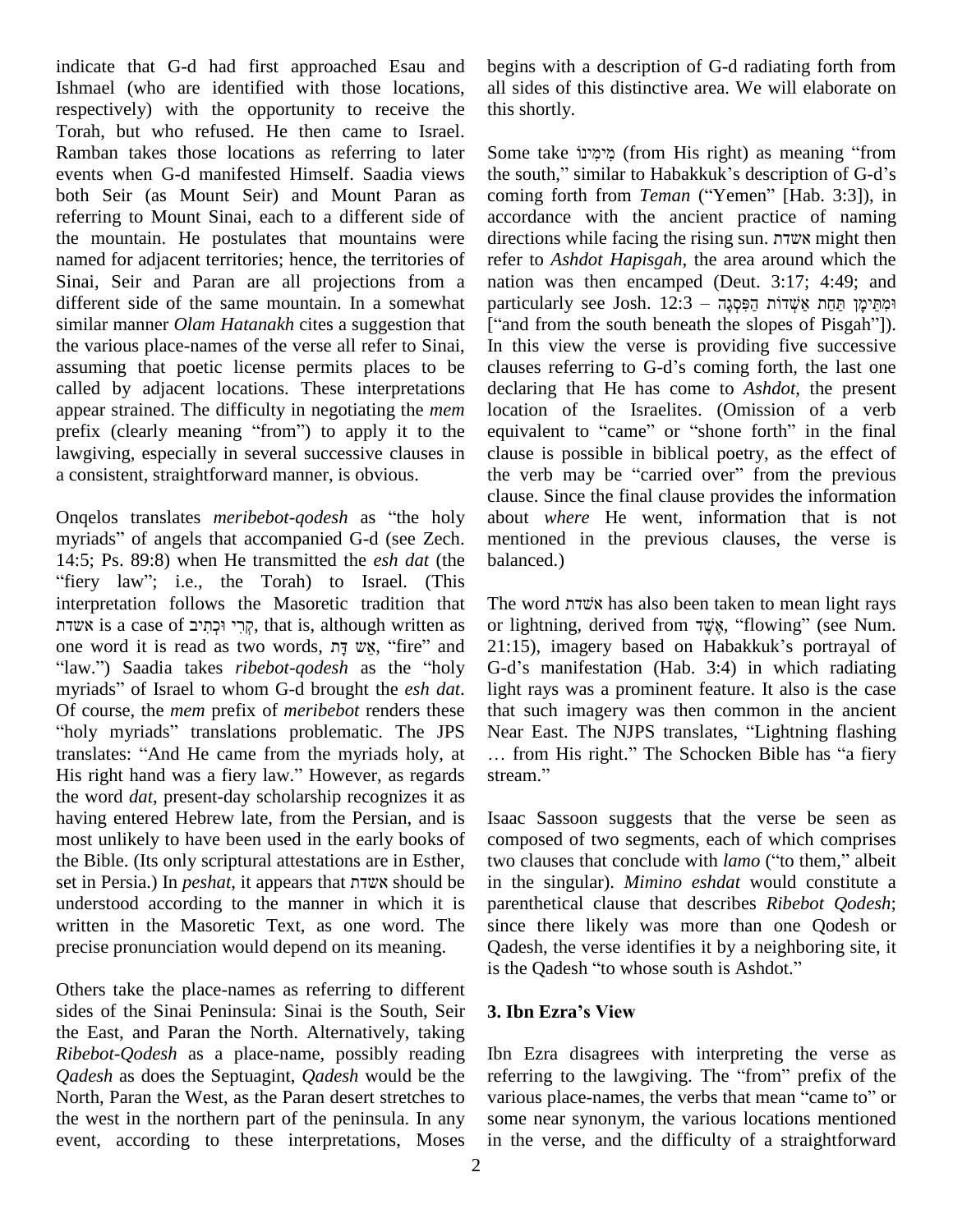explanation of the verse have been seen as providing general support for his view. He cites three other explanation of the verse have been seen as providing In<br>general support for his view. He cites three other pass<br>scriptural passages that portray G-d's manifestations be in a manner that he considers to be somewhat analogous to our verse. It is noteworthy that these "this Sinai." This phrase does not merely signify that passages possess several words and phrases in common. the emaniferency of the state of the state of the state of the  $\overline{D}$ . Sa

from Seir, when You marched forward from the dripped, yea, the clouds dripped water. The field of Edom, the earth trembled, the heavens Sinai – dripped, yea, the clouds dripped water. The called "nountains quaked at the presence of Hashem – considered this Sinai, at the presence of Hashem, the G-d of mountains quaked at the presence of Hashem –<br>this Sinai, at the presence of Hashem, the G-d of<br>Israel."

**Habakkuk 3:3-4:** "G-d comes forth from Teman, the Holy One from Mount Paran, *selah*. His glory covers the heavens, His praise fills the earth. There is brilliance like the light, light rays coming Psalm<br>forth from His hand, there His might is wondr<br>enveloped." the pr forth from His hand, there His might is

Your people, when You marched through the desert, *selah*, the earth trembled, the heavens<br>dripped at the presence of G-d – this Sinai, at the 4. A<br>presence of G-d, the G-d of Israel.<sup>?</sup> dripped at the presence of  $G-d$  – this Sinai, at the

Just as these sources are embedded in a battle context, M Esper<br>Just as these sources are embedded in a battle context, Mose<br>describing G-d leading Israel to triumph – the and cataclysmic events depicted signifying His describing  $G-d$  leading Israel to triumph – the cataclysmic events depicted signifying His intervention – so, too, should we understand our verse. Further, as the various locations cited in these passages describe chronological divine manifestations, so should we interpret our verse. passages describe chronological divine establi<br>manifestations, so should we interpret our verse. recogr<br>Although G-d's presence entered Israel at Sinai it did the pro not become manifest to the rest of the world until Israel began battling its enemies years later and winning wondrous victories, events that occurred when it traveled by Seir and Mount Paran.

However, the verse states that He shone forth from Seir to "them," that is to the Israelites, and the same applies to His appearing from Mount Paran. This does not indicate manifestations to other nations except base." The description of His also coming forth to perhaps in an indirect manner. In addition, it is problematic to interpret the successive clauses of our verse, that reflect a degree of equivalence and symmetry with each other, in a manner that does not take this into account.

field of Edom, the earth trembled, the heavens Sinai – and the ark in which they "resided," were **Propertion 19.1 Example 1.** The presence of the ark or "Sinai," as "Sinai" was<br> **Psalm 68:8-9:** "G-d, when You came forth before the ark and say "this Sinai" (cf. *Natan Hochmah* In addition, the above-cited Judges and Psalms passages that celebrate battle victories do not seem to be closely linked to our verse. They invoke the be closely linked to our verse. They invoke the awesomeness of the Sinaitic revelation with the words "this Sinai." This phrase does not merely signify that the earth or mountains trembled at those later manifestations as they did at the lawgiving. Rabbi S. D. Sassoon explained this matter as follows: The manifestations as they did at the lawgiving. Rabbi S.<br>D. Sassoon explained this matter as follows: The<br>tablets – the stones that were quarried out of Mount D. Sassoon explained this matter as follows: The tablets – the stones that were quarried out of Mount Sinai – and the ark in which they "resided," were tablets – the stones that were quarried out of Mount<br>Sinai – and the ark in which they "resided," were<br>called "Sinai," and the presence of the ark was considered the manifestation of Hashem. When the ark was taken to battle, those who viewed it were considered to be viewing a part of Mount Sinai and required to relate to it as to the Mount Sinai revelation. They would receive inspiration from the experience, renew their commitment to the covenant and hence merit divine intervention. The Judges and Psalms passages should be seen as stating that the wondrous victories Israel enjoyed were performed in Psalms passages should be seen as stating that the<br>wondrous victories Israel enjoyed were performed in<br>the presence of the ark or "Sinai," as "Sinai" was carried to those locations and observers could point to the presence of the ark or "Sinai," as "Sinai" was<br>carried to those locations and observers could point to<br>the ark and say "this Sinai" (cf. *Natan Hochmah Lishlomo*, pps. 71-72).

## **4. Another Approach**

Especially as the beginning of a concluding passage, Moses' statement that Hashem came forth (from Sinai and the various places mentioned) to the Israelites may refer to His coming to them when they were in Egypt, to rescue them from bondage. This would be understood as associated with His intention to establish a covenant with them and have them recognize Him as their G-d. In the following verses of the prologue Moses states these matters and in its final verse he proclaims that G-d was installed as king over a righteous Israel. According to this interpretation, Moses starts his blessing as Hashem began the Ten Commandments, with reference to G-d rescuing Israel.

The verse seems to indicate that prior to His coming The verse seems to indicate that prior to His coming<br>forth to the Israelites Sinai was His earthly "home The verse seems to indicate that prior to His coming<br>forth to the Israelites Sinai was His earthly "home<br>base." The description of His also coming forth to them from various locations around Sinai is consistent with such a concept since His presence is not to be thought of as restricted to just one mountain; rather it would have spread through the region, with Mount Sinai the focal point.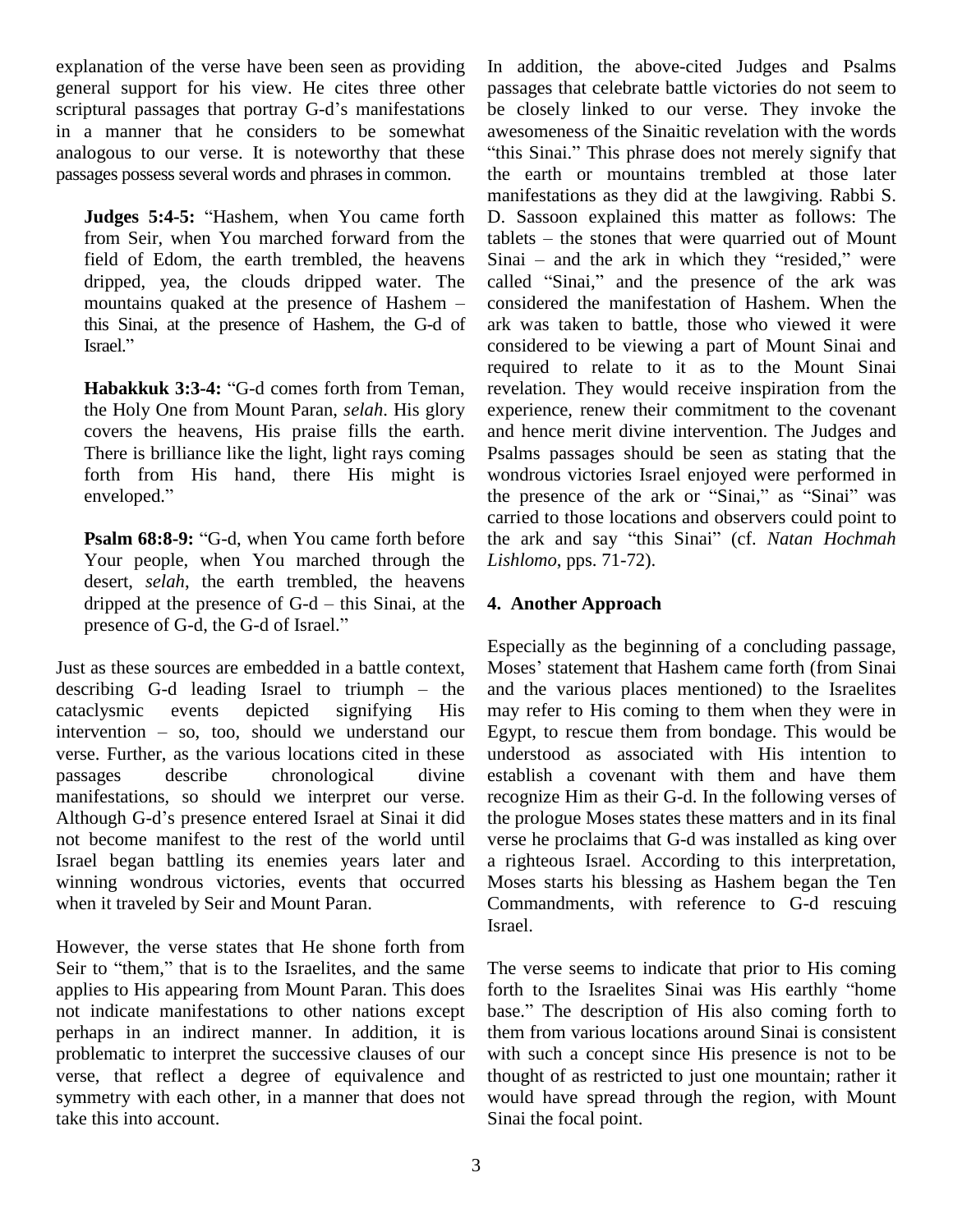When Moses led Jethro's sheep to Sinai it was termed הֵר הָאֱלֹקִים ("the Mount of G-d" [Exod. 3:1]). At the burning bush, which was in that location, G-d Moses' contact with Jethro would have been instructed Moses to remove his shoes because the ground he was standing on was holy (v. 5). He then case of Abraham's spiritual input contributing to informed Moses that He was "coming down" to Israel's religious growth in yet another way, not a rescue His people from Egypt (v. 8) and that He planned to bring the redeemed people to that very mount where they and Moses would worship Him (v.12). This undoubtedly is a reference to the lawgiving. lawgiving.<br>Who d<br>Aaron came to meet Moses at הַר הָאֱלֹקִים (4:27). Jethro "the b

came to meet Moses, most probably before the where<br>lawgiving in accordance with the order of the Torah's The te<br>narratives,\* at אַר הָאֱלֹקִים (18:5). It is most unlikely the me Aaron came to meet Moses at הַר הָאֱלֹקִים (4:27). Jethro "the came to meet Moses, most probably before the whe<br>lawgiving in accordance with the order of the Torah's The that it was so called because of the future event that occurred there. Calling it the "Mount of G-d" based introduction and the execurred there. Calling it the "Mount of G-d" based introd on the future event of the lawgiving would prematurely signal a successful conclusion to the continuously tense narrative, contrary to the literary style of the Torah.

When the Israelites departed from that location, G-d **V. T**<br>When the Israelites departed from that location, G-d<br>moved" with them, accompanying them to the The When the Israelites departed from that location, G-d<br>"moved" with them, accompanying them to the The<br>promised land. At that point Sinai's distinction ackno basically became historical, although it retained its name as the Mount of G-d (see 1 Kings 19:8).

Some scholars claim to have discovered indications of some religious developments, apparently non-pagan, that had been percolating in that region prior to the time of the lawgiving. The name of the Deity earlier statement on the subject "from Hashem's love associated with that development might also have had for you" (Deut. 7:8). The next clause asserts that "all some similarity to Y-H-V-H. (See the JPS commentary on Deut. p. 319.)

The inhabitants of that region were apparently nomadic Midianite tribes. Midian, the fourth of Abrahamí<sup>s</sup> six sons from Keturah (Gen. 25:2), would thus have preserved some of the monotheistic heritage bequeathed him by the patriarch. Surely the *matanot* (gifts) that Abraham gave his sons from Keturah should not be thought of as merely material grants (v. 6), but endowments of spiritual significance.

Moses married the daughter of Jethro, the priest of Midian, after having lived by him for a period of time and obviously having got to know him well (Exod. the assembly of Jacob." This pronouncement is stated 2:21). Surely he ascertained that his father-in-law was not a priest of the pagan world. (This was possibly

signified by his having seven daughters, the pre-Torah number that indicated prominence and perfection.) signified by his having seven daughters, the pre-Torah<br>number that indicated prominence and perfection.)<br>Moses' contact with Jethro would have been number that indicated prominence and perfection.)<br>Moses' contact with Jethro would have been<br>connecting with Abraham's legacy. This might be a Moses' contact with Jethro would have been<br>connecting with Abraham's legacy. This might be a<br>case of Abraham's spiritual input contributing to connecting with Abraham's legacy. This might be a<br>case of Abraham's spiritual input contributing to<br>Israel's religious growth in yet another way, not a surprising phenomenon. surprising phenomenon.<br>G-d's "home base" being at Sinai is consistent with

the most likely interpretation of the reference made to G-d's "home base" being at Sinai is consistent with<br>the most likely interpretation of the reference made to<br>Him later in our chapter, that He is שִׁכְנִי סְנֶה, ("the One the most likely interpretation of the reference made to<br>Him later in our chapter, that He is שְׁכְנִי סְנֶה ("the One<br>who dwells in the bush" [Deut. 33:16]). Undoubtedly, tim later in our chapter, that He is שִׁכְנִי סְנֶה ("the One<br>
vho dwells in the bush" [Deut. 33:16]). Undoubtedly,<br>
the bush" alludes to the bush (סְנֶה) at Mount Sinai where Moses experienced his first divine revelation. "the bush" alludes to the bush (סְנֶה) at Mount Sinai<br>where Moses experienced his first divine revelation.<br>The term שְׁכְנֵי סְנֶה is probably related to the name of where Moses experienced his first divine revelation.<br>The term שֹׁכְנֵי קוּ is probably related to the name of<br>the mountain, יַיַּנָי It is noteworthy that שֹׁכְנִי קוּ is at The term שֵׁכְנִי cated to the name of we wantain, שַׁכְנֵי is probably related to the name of the mountain,  $\gamma$ <u>ינ</u>י. It is noteworthy that  $\psi$  is at the exact center of the *Berakha*'s words (excluding the the mountain, פִינֵי is it is noteworthy that שְׁכְנִי סְנֶה. It is noteworthy that שְׁכְנִי סְנֶה.<br>the exact center of the *Berakha*'s words (excluding the introductory superscription, through the word יְיאמַר.). the exact center of the Berakha's words (excluding the introductory superscription, through the word  $\gamma$ : (ויאמר). invariably found consequential in biblical poetry.

## **V. The Rest of the Prologue**

The second prologue verse (33:3) begins with The second prologue verse (33:3) begins with acknowledgment of Hashem's love for the nation's the second prologue verse (33:3) begins with acknowledgment of Hashem's love for the nation's tribes (אֵף חֹבֶב עַמִּים). (That the plural '*amim* may refer to the tribes within the nation is similar to the usage in tribes (פַּף חִבָּב עַמִּים). (That the plural '*amim* may refer to the tribes within the nation is similar to the usage in Gen. 28:3 and 48:4. '*Amim* may also refer to special individuals, or leaders, as we pointed out in our<br>*Parashat Shofetim Part II* study.) Hashem's love<br>explains His election of Israel, similar to Moses's *Parashat Parashat Shofetim Part II* study.) Hashem<sup>3</sup> love *Parashat Shofetim Part II* study.) Hashem<sup>3</sup> love Parashat Shofetim Part II study.) Hashem's love explains His election of Israel, similar to Moses's earlier statement on the subject "from Hashem's love<br>for you" (Deut. 7:8). The next clause asserts that "all<br>His holy ones are in Your hands" (כָּל קְדֹשָׁיו בְּיָדֶךָ), meaning they are under His direct care, recalling His holy ones are in Your hands" (כְּל קְדֹשָׁיו בְּיָדֶךְ),<br>meaning they are under His direct care, recalling<br>Moses' statement, "for you are a holy nation to Moses' statement, "for you are a holy nation to Hashem your G-d" (Deut. 7:6), also stated in the context of election. The shift from third to second<br>person in mid-verse may reflect the intimate bond<br>being described. The third clause, "They are smitten at person in mid-verse may reflect the intimate bond<br>being described. The third clause, "They are smitten at<br>Your feet" (וְהֵם חֲכוּ לְרַגְלֶךָ), indicates that they submit to following Him, and finally, they are committed to Your feet" (וְהָם תְּכּוּ לְרגְלָך), indicates that they submit carrying<sup>î</sup> His words (ʪʕʩʺʓʸˎʍːʔʮʑ ʠˊʕʑʩ), characteristics that set the stage for the Lawgiving.

The third prologue verse  $(33:4)$  cites the lawgiving: The teaching Moses instructed us is the heritage of The third prologue verse (33:4) cites the lawgiving:<br>"The teaching Moses instructed us is the heritage of<br>the assembly of Jacob." This pronouncement is stated as emanating from the Israelites. In it they acknowledge that the teaching (the Torah) is an